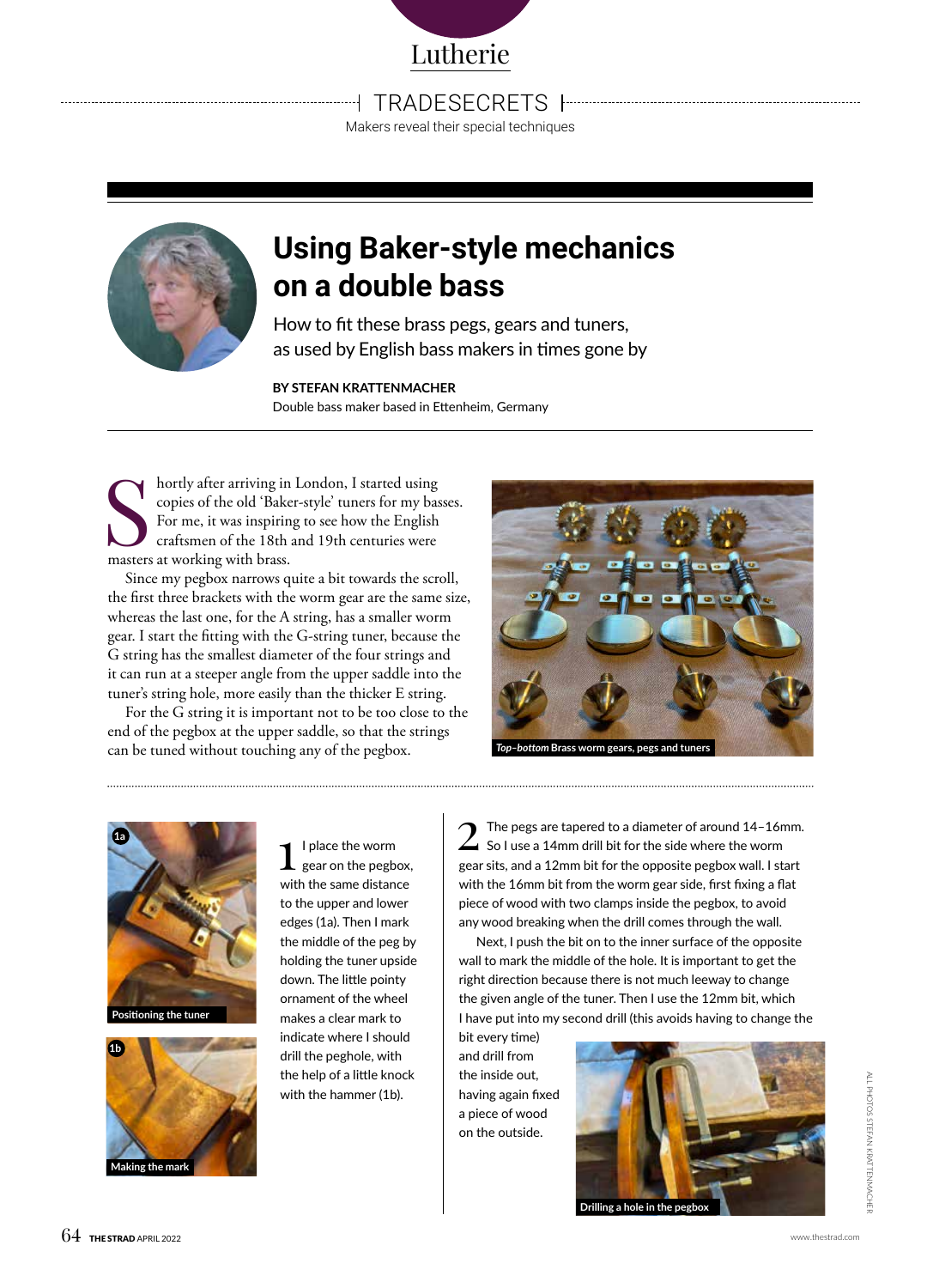

 $\sum$  Then I use two different peg reamers: a straight cello reamer, tapered at 1/25 with a maximum diameter of 16mm, and the same sized brass spiral reamer to finish the job. Also, since the tuner's maximum diameter is 16mm, I know exactly when to stop – at the end of the reamer! After the first peg is fitted I do the E string, and work my way up to the A, and finally the D string.

The side shape of my pegbox is a medium curve. I need to be careful that the strings do not touch the other pegs while running from the tuner to the upper saddle. Therefore I leave more distance between the E-string tuner and the D-string tuner than between the other two. This is similar to how it is done on cellos and violins.



4 English basses used to have a brass plate covering the pegbox wall. This is merely decoration. The worm gear could also sit without a plate. However, since I am heavily influenced by the English bass makers, I use a brass plate on my basses as well.

My brass plates are 2.5mm thick. This is rather on the thick side. They used to be thinner, but the factory where I get the blank brass sheets from doesn't have these any more, so I have to use the thicker plates. The advantage is that thicker plates don't make any noise or buzz so easily, although they put more weight on to the pegbox. Brass is quite a heavy metal as it is.

English basses used to have a brass plate covering the pegbox wall. This is merely decoration. The worm gear could also sit without a plate. However, since I am heavily influenced by the English bass makers, I use a brass plate on my basses as well.

My brass plates are 2.5mm thick. This is rather on the thick side. They used to be thinner, but the factory where I get the blank brass sheets from doesn't have these any more, so I have to use the thicker plates.

The advantage is that thicker plates don't make any noise or buzz so easily, although they put more weight on to the pegbox. Brass is quite a heavy metal as it is.

First I draw a template using some thick paper or card (4a). I have to do this with every new bass, because my pegboxes always turn out differently, which is not always intended.

The next step is to draw the outline of the pegbox template on the brass plate with a felt-tip pen (4b).

The machine I bought after selling my first bass (having just started my own workshop in London) was a Hema bandsaw running on three wheels and using the normal 240V mains electricity. This was useful, because my garden flat in Kensington didn't have a strong power supply.

The bandsaw can run at two different speeds, so I can put a metal blade on the machine and cut the brass plates on a slower speed beautifully (4c). After that I shape the roughly cut plates on a circular disc sander and then fit them on to the pegbox individually, using different shaped files. I leave about a 1mm space to chamfer the pegbox wall (4d).  $\triangleright$